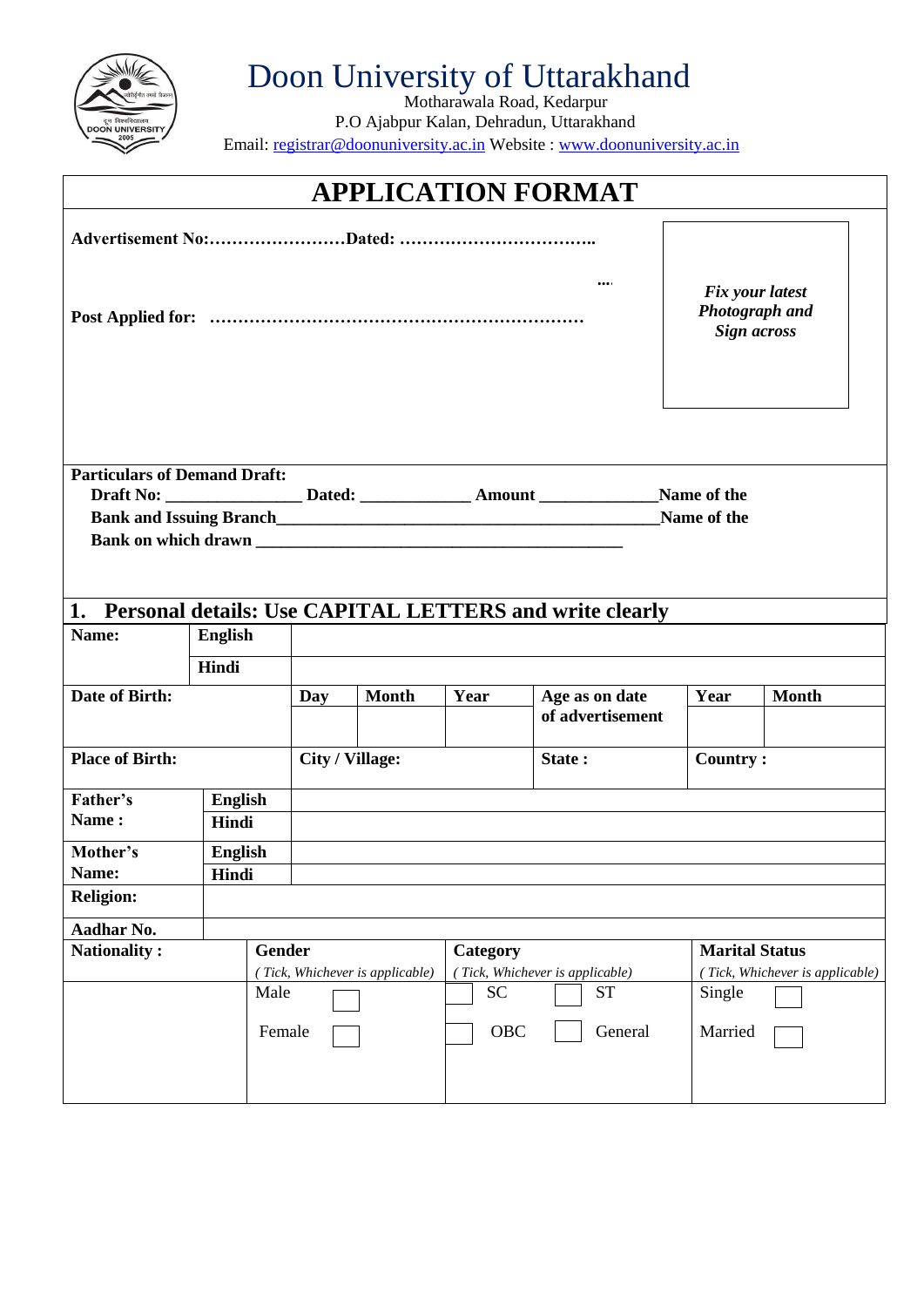| <b>Educational Qualification:</b> Attach self-Attested Photocopies of each examination |                                      |      |                                               |                             |                                                                  |                 |                         |
|----------------------------------------------------------------------------------------|--------------------------------------|------|-----------------------------------------------|-----------------------------|------------------------------------------------------------------|-----------------|-------------------------|
|                                                                                        | Name of<br>the Board /<br>University | Year | <b>Marks</b><br><b>Obtaine</b><br>$\mathbf d$ | <b>Maximum</b><br>marks     | <b>%age of</b><br>marks/<br><b>CGPA</b> with<br>$%$ age<br>marks | <b>Division</b> | <b>Subjects studied</b> |
| Matriculation (10 <sup>th)</sup>                                                       |                                      |      |                                               |                             |                                                                  |                 |                         |
| Higher Secondary/<br>Intermediate $(10+2)$                                             |                                      |      |                                               |                             |                                                                  |                 |                         |
| Bachelor's degree<br>.<br>.<br>(Name of degree)                                        |                                      |      |                                               |                             |                                                                  |                 |                         |
| Master's degree<br>(Name of degree)                                                    |                                      |      |                                               |                             |                                                                  |                 |                         |
| M.Phil. in                                                                             | Topic of the M.Phil. Dissertation:   |      |                                               |                             |                                                                  |                 |                         |
| Ph.D.<br>                                                                              |                                      |      |                                               | <b>Topic of the Thesis:</b> |                                                                  |                 |                         |
| Any other                                                                              |                                      |      |                                               |                             |                                                                  |                 |                         |
| <b>Details of</b><br><b>JRF/NET/SLET/ SET</b>                                          | <b>Year Qualified</b>                |      | <b>Subject</b>                                |                             |                                                                  |                 |                         |
| <b>JRF</b>                                                                             |                                      |      |                                               |                             |                                                                  |                 |                         |
| <b>NET</b>                                                                             |                                      |      |                                               |                             |                                                                  |                 |                         |
| <b>SLET</b>                                                                            |                                      |      |                                               |                             |                                                                  |                 |                         |

| 3.<br><b>Present Assignment</b><br><b>Designation</b><br>Basic Pay p.m. () |             | <b>Employer</b><br>(Name of the Organization) | <b>Date of Joining</b><br>Date/Month/Year | <b>Nature of</b><br><b>Appointment (Adhoc/</b><br>Temporary/<br>Permanent/<br><b>Contractual</b><br><b>Increment</b><br>Date (Date/Month) |  |
|----------------------------------------------------------------------------|-------------|-----------------------------------------------|-------------------------------------------|-------------------------------------------------------------------------------------------------------------------------------------------|--|
|                                                                            | Pay Band () | GP/AGP()                                      | Gross Salary p.m. ()                      |                                                                                                                                           |  |
|                                                                            |             |                                               |                                           |                                                                                                                                           |  |
|                                                                            |             |                                               |                                           |                                                                                                                                           |  |
|                                                                            |             |                                               |                                           |                                                                                                                                           |  |
|                                                                            |             |                                               |                                           |                                                                                                                                           |  |
|                                                                            |             |                                               |                                           |                                                                                                                                           |  |
|                                                                            |             |                                               |                                           |                                                                                                                                           |  |
|                                                                            |             |                                               |                                           |                                                                                                                                           |  |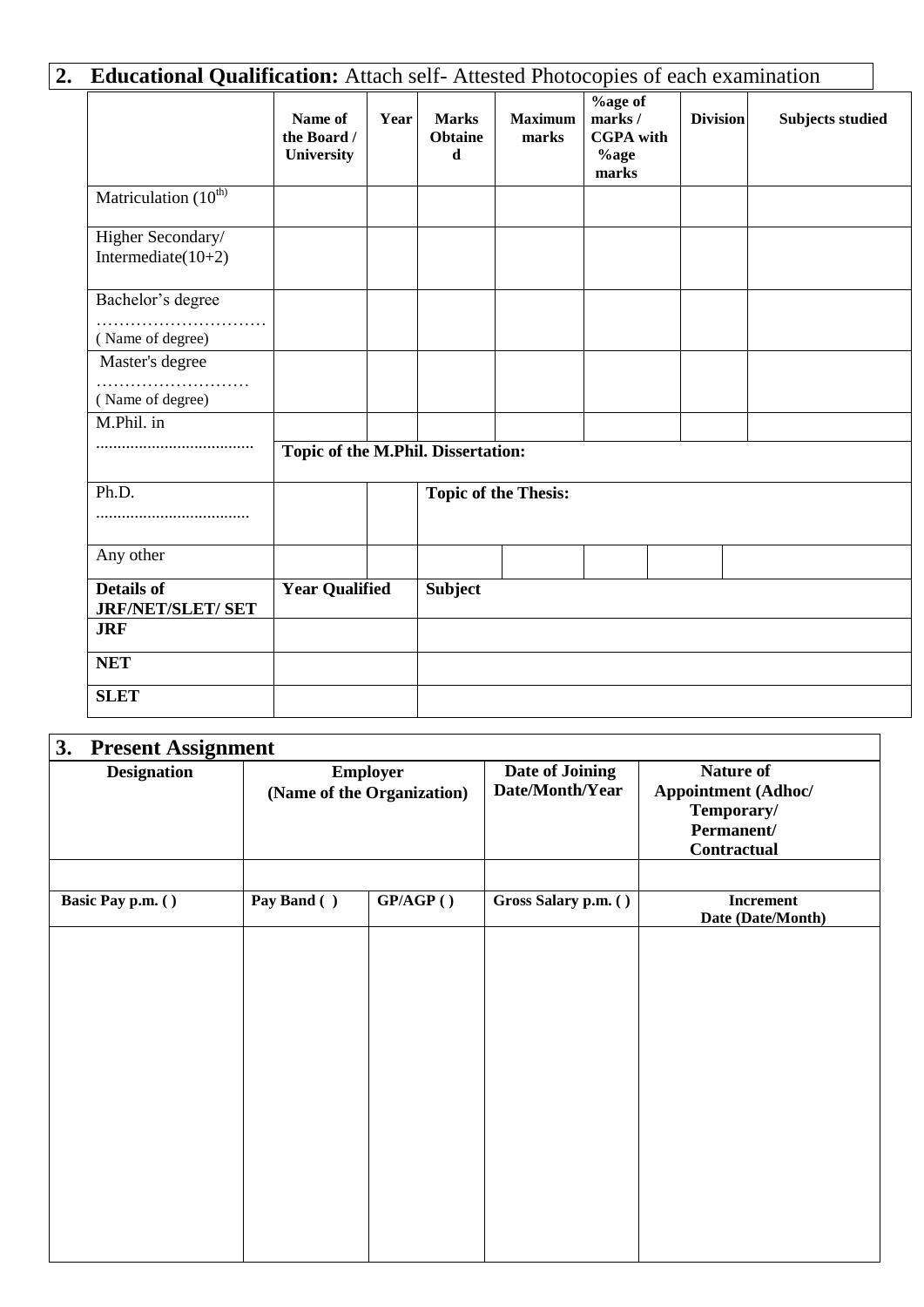### **4. Past Work Experience (Please start from first appointment of the present position). Add additional rows, if needed.**

|           | Nature of                                                                     |                              |                                |                                                 |                                                           |      | <b>Experience</b> |                                                                  |
|-----------|-------------------------------------------------------------------------------|------------------------------|--------------------------------|-------------------------------------------------|-----------------------------------------------------------|------|-------------------|------------------------------------------------------------------|
| Post held | appointment<br>(Regular/<br>Contractual/<br>Temporary/<br>Visiting/<br>Guest) | Pay<br>Scale/<br><b>Band</b> | <b>Basic</b><br>Pay<br>p.m.( ) | Gross/<br>Consolidated<br><b>Salary</b><br>P.m. | <b>Employer (Name</b><br>& address of the<br>organization | From | To                | <b>Total</b><br><b>Experience</b><br>In Years &<br><b>Months</b> |
|           |                                                                               |                              |                                |                                                 |                                                           |      |                   |                                                                  |
|           |                                                                               |                              |                                |                                                 |                                                           |      |                   |                                                                  |
|           |                                                                               |                              |                                |                                                 |                                                           |      |                   |                                                                  |
|           |                                                                               |                              |                                |                                                 |                                                           |      |                   |                                                                  |
|           |                                                                               |                              |                                |                                                 |                                                           |      |                   |                                                                  |
|           |                                                                               |                              |                                |                                                 |                                                           |      |                   |                                                                  |
|           |                                                                               |                              |                                |                                                 |                                                           |      |                   |                                                                  |

## **5. Proficiency in Computing : (on a scale of 1-10, where 10= the most proficient)**

| <b>Windows based Packages</b> | Proficiency | Proficiency |
|-------------------------------|-------------|-------------|
| <b>MS-Word</b>                |             |             |
| <b>Excel</b>                  |             |             |
| <b>Power Point</b>            |             |             |
| <b>Access</b>                 |             |             |

### **6. Total Period of Experience (Please ensure that the period of Teaching & Research experience claimed do not overlap)**

| <b>Experience</b>                                                                              |                       |                                      |  |  |
|------------------------------------------------------------------------------------------------|-----------------------|--------------------------------------|--|--|
| a) Teaching                                                                                    | No. of Years & Months | S No. of proof/documents<br>Enclosed |  |  |
| <b>Under Graduation Level</b><br>$\mathbf{i}$                                                  |                       |                                      |  |  |
| $\mathbf{ii}$<br><b>Graduation Level</b>                                                       |                       |                                      |  |  |
| iii) Post Graduation Level                                                                     |                       |                                      |  |  |
| b) Post-Doctoral: Teaching/Research                                                            |                       |                                      |  |  |
| c) Research Experience (other than the<br>period spent for obtaining M.Phil.,<br>Ph.D. Degree) |                       |                                      |  |  |
| d) Other Experience, if any                                                                    |                       |                                      |  |  |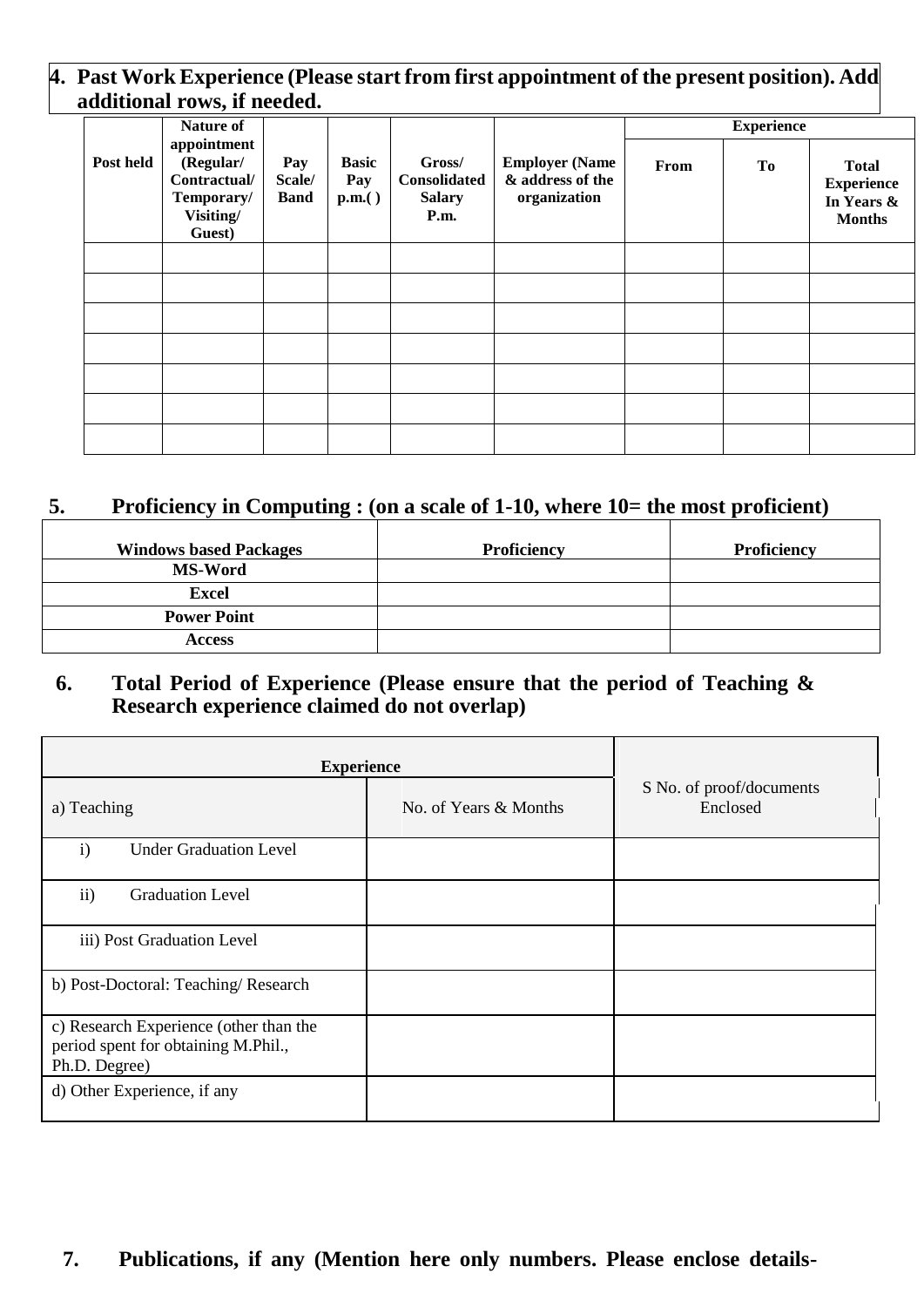## **Title, Publisher, Year of Publication, ISBN No. ISSN No., etc. in a separate page)**

| Publications                                      | Published<br>(No.) | ISBN/<br>ISSN No. | Accepted/<br>In Print<br>(No.) | Communicated<br>(other than<br>published/<br>Accepted) | Sl No. of<br>proof/documents<br>Enclosed |
|---------------------------------------------------|--------------------|-------------------|--------------------------------|--------------------------------------------------------|------------------------------------------|
| <b>Books</b>                                      |                    |                   |                                |                                                        |                                          |
| Books (as co-author)                              |                    |                   |                                |                                                        |                                          |
| Books (edited)                                    |                    |                   |                                |                                                        |                                          |
| Chapter in Books                                  |                    |                   |                                |                                                        |                                          |
| Research Papers'                                  |                    |                   |                                |                                                        |                                          |
| Articles                                          |                    |                   |                                |                                                        |                                          |
| <b>Conference Proceedings</b>                     |                    |                   |                                |                                                        |                                          |
| Other<br><b>Publications/Patents</b><br>(specify) |                    |                   |                                |                                                        |                                          |

## **8. 8. Seminars/Conferences etc.**

| <b>Details</b>                                       | In India $(No.)$ | Abroad<br>(No.) | Sl. No. of<br>proof/documents<br>Enclosed |
|------------------------------------------------------|------------------|-----------------|-------------------------------------------|
| Seminars/Conferences/Workshops/Symposium             |                  |                 |                                           |
| Training Programmes etc. Organised                   |                  |                 |                                           |
| Seminars/Conferences/Workshops/Symposium/T           |                  |                 |                                           |
| raining Programmes etc. <i>participated as Paper</i> |                  |                 |                                           |
| <b>Contributor/Presenter</b>                         |                  |                 |                                           |
| Seminars/Conferences/Workshops/Symposium/T           |                  |                 |                                           |
| raining Programmes etc. <i>attended only</i>         |                  |                 |                                           |

## **9. Membership of Professional Body/ies**

| Name of the Professional Body | Annual<br>Membership | Life<br>Membership | Membership<br>No. | Sl No. of<br>proof/documents<br>Enclosed |
|-------------------------------|----------------------|--------------------|-------------------|------------------------------------------|
|                               |                      |                    |                   |                                          |
|                               |                      |                    |                   |                                          |
|                               |                      |                    |                   |                                          |
|                               |                      |                    |                   |                                          |

## **10. Research Guidance (No. of Students awarded M.Phil./Ph.D.)**

| Status-Supervisor or Co Supervisor | M.Phil.<br>(N <sub>0</sub> ) | Ph.D. $(No.)$ | Sl. No. of<br>proof/documents<br>Enclosed |
|------------------------------------|------------------------------|---------------|-------------------------------------------|
|                                    |                              |               |                                           |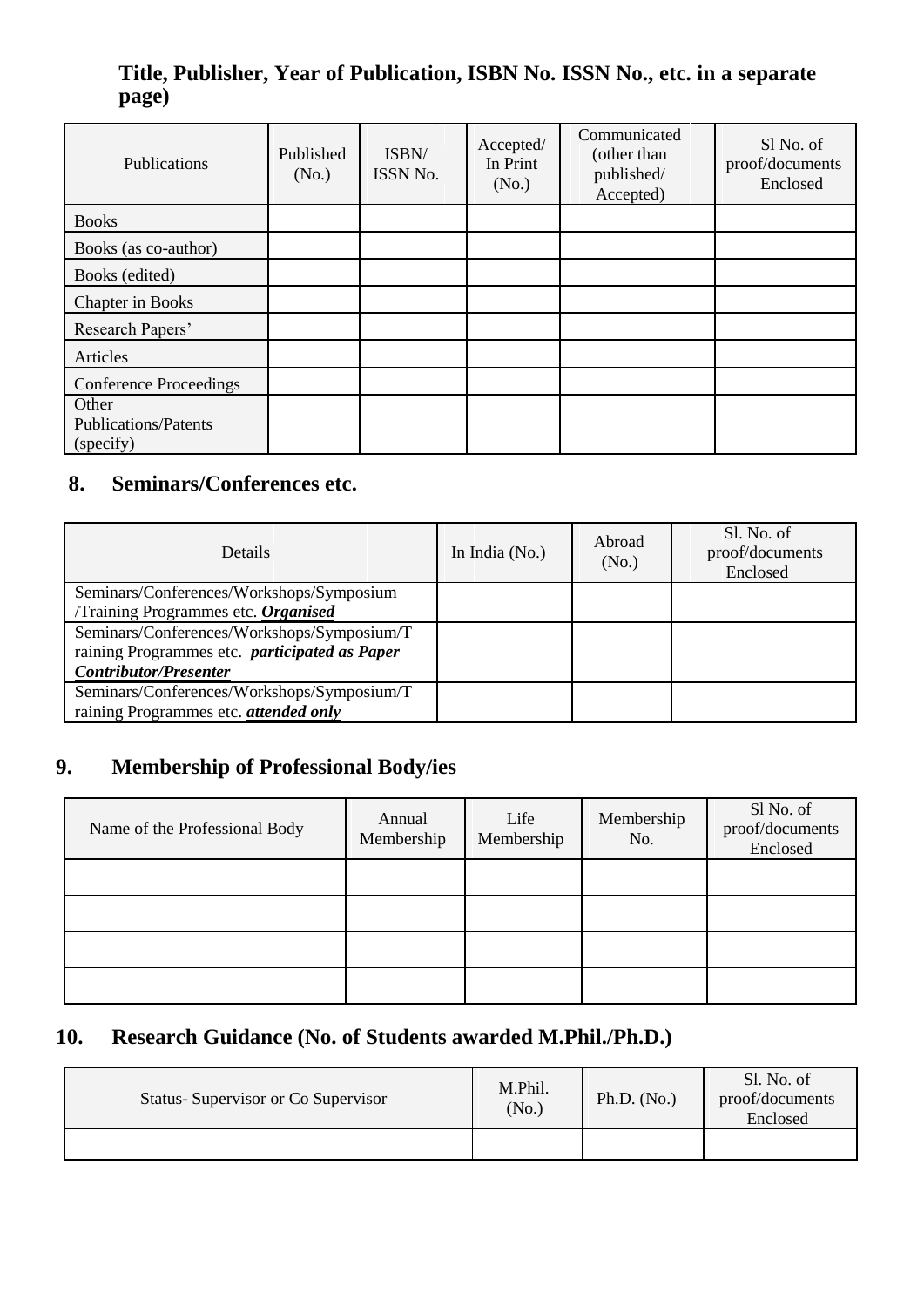## **11. Research Projects Undertaken (other than that for a Research Degree)**

| Subject /Topic<br>of Research | Major<br><b>or</b><br>minor | Date of<br>Commen<br>cement | Date of<br>Comple<br>tion | Total<br>Grants/<br>fund<br>received<br>(in Rs) | Funding<br>Agency | Whether<br>outcome/<br>outputs sent<br>to sponsoring<br>agency | Whether the<br>final report<br>accepted by<br>the agency | Sl. No. of<br>proof/<br>documents<br>Enclosed |
|-------------------------------|-----------------------------|-----------------------------|---------------------------|-------------------------------------------------|-------------------|----------------------------------------------------------------|----------------------------------------------------------|-----------------------------------------------|
|                               |                             |                             |                           |                                                 |                   |                                                                |                                                          |                                               |
|                               |                             |                             |                           |                                                 |                   |                                                                |                                                          |                                               |
|                               |                             |                             |                           |                                                 |                   |                                                                |                                                          |                                               |
|                               |                             |                             |                           |                                                 |                   |                                                                |                                                          |                                               |

## **12. References: Please provide names of three persons who are not related to you and are familiar with the work/ professional experience/ accomplishments**

|                          | $\boldsymbol{2}$ | $\mathbf{3}$ |
|--------------------------|------------------|--------------|
| <b>Name</b>              |                  |              |
|                          |                  |              |
|                          |                  |              |
|                          |                  |              |
| <b>Contact Address</b>   |                  |              |
|                          |                  |              |
|                          |                  |              |
|                          |                  |              |
| Email:                   |                  |              |
|                          |                  |              |
| <b>Phone</b> (landline)  |                  |              |
| <b>With STD Code:</b>    |                  |              |
| Mobile Phone No.         |                  |              |
|                          |                  |              |
| <b>Fax with STD Code</b> |                  |              |
|                          |                  |              |

| 13. Contact Details of the Applicant: |                              |                          |         |  |  |  |  |
|---------------------------------------|------------------------------|--------------------------|---------|--|--|--|--|
| <b>Address for Correspondence</b>     |                              | <b>Permanent address</b> |         |  |  |  |  |
| Name:                                 |                              | Name:                    |         |  |  |  |  |
| <b>House No:</b>                      |                              | House No.                |         |  |  |  |  |
| <b>Street:</b>                        |                              | <b>Street:</b>           |         |  |  |  |  |
| City:                                 |                              | City:                    |         |  |  |  |  |
| State:                                |                              | State:                   |         |  |  |  |  |
| <b>Pin Code</b>                       |                              | <b>Pin Code</b>          |         |  |  |  |  |
|                                       |                              |                          |         |  |  |  |  |
| Email                                 | Phone No.<br>(With STD Code) | Mobile No.               | Fax No. |  |  |  |  |
| 14. Declaration:                      |                              |                          |         |  |  |  |  |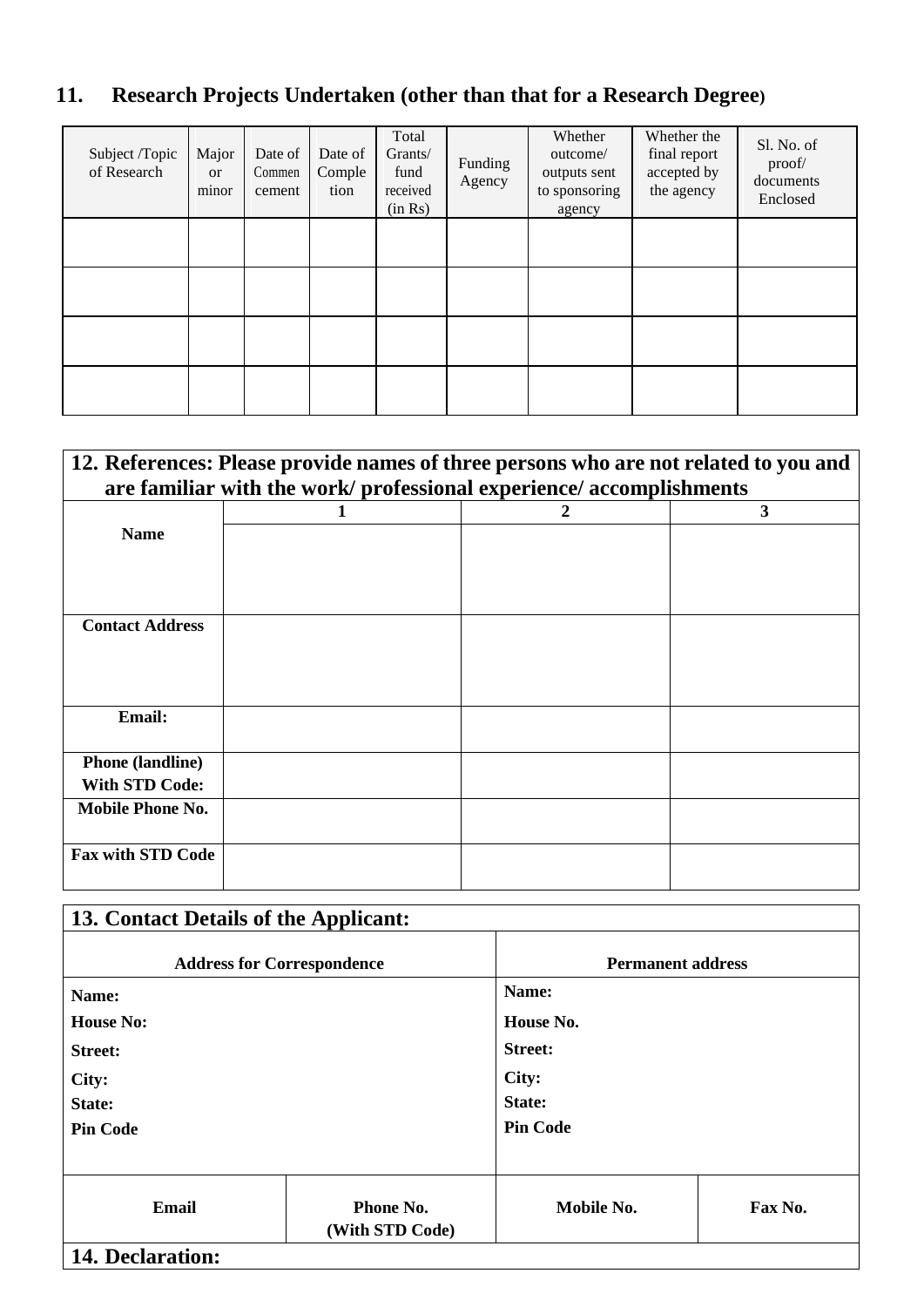|                                                  | declare that all the entries made by me in this application are true and correct to the best of my knowledge. If                                                                                                                                                            |                                       |
|--------------------------------------------------|-----------------------------------------------------------------------------------------------------------------------------------------------------------------------------------------------------------------------------------------------------------------------------|---------------------------------------|
|                                                  | anything is found false or incorrect at any stage, my candidature/appointment may be cancelled by the                                                                                                                                                                       |                                       |
| university without assigning any reason thereof. |                                                                                                                                                                                                                                                                             |                                       |
|                                                  |                                                                                                                                                                                                                                                                             |                                       |
|                                                  |                                                                                                                                                                                                                                                                             |                                       |
| Date: $\qquad \qquad$                            |                                                                                                                                                                                                                                                                             |                                       |
|                                                  |                                                                                                                                                                                                                                                                             |                                       |
|                                                  | (Unsigned application is liable to rejection)                                                                                                                                                                                                                               |                                       |
| 15. Endorsement by the EMPLOYER                  |                                                                                                                                                                                                                                                                             |                                       |
|                                                  | (In case of in-service candidates, whether in permanent/contract/temporary capacity, the application must be endorsed/forwarded<br>by the Head of the Department / Employer. Otherwise the application is liable to be rejected).                                           |                                       |
|                                                  | Forwarded to the Doon University (State Government of University of Uttarakhand) Dehradun, Uttarakhand, India - 248001                                                                                                                                                      |                                       |
|                                                  |                                                                                                                                                                                                                                                                             |                                       |
|                                                  |                                                                                                                                                                                                                                                                             |                                       |
|                                                  |                                                                                                                                                                                                                                                                             | in the                                |
|                                                  | post of _________________in a temporary/contract/permanent capacity with effect from _____________________                                                                                                                                                                  |                                       |
|                                                  |                                                                                                                                                                                                                                                                             |                                       |
|                                                  |                                                                                                                                                                                                                                                                             |                                       |
|                                                  | Further, it is Certified that no vigilance case or disciplinary proceedings or criminal proceeding is either pending or contemplated<br>against the said applicant. There is no objection for his/ her application being considered by the State University of Uttarakhand. |                                       |
|                                                  |                                                                                                                                                                                                                                                                             | (Signature of the forwarding officer) |
|                                                  |                                                                                                                                                                                                                                                                             |                                       |
|                                                  |                                                                                                                                                                                                                                                                             |                                       |
|                                                  |                                                                                                                                                                                                                                                                             |                                       |
|                                                  |                                                                                                                                                                                                                                                                             |                                       |
|                                                  | (Seal)                                                                                                                                                                                                                                                                      |                                       |
|                                                  |                                                                                                                                                                                                                                                                             |                                       |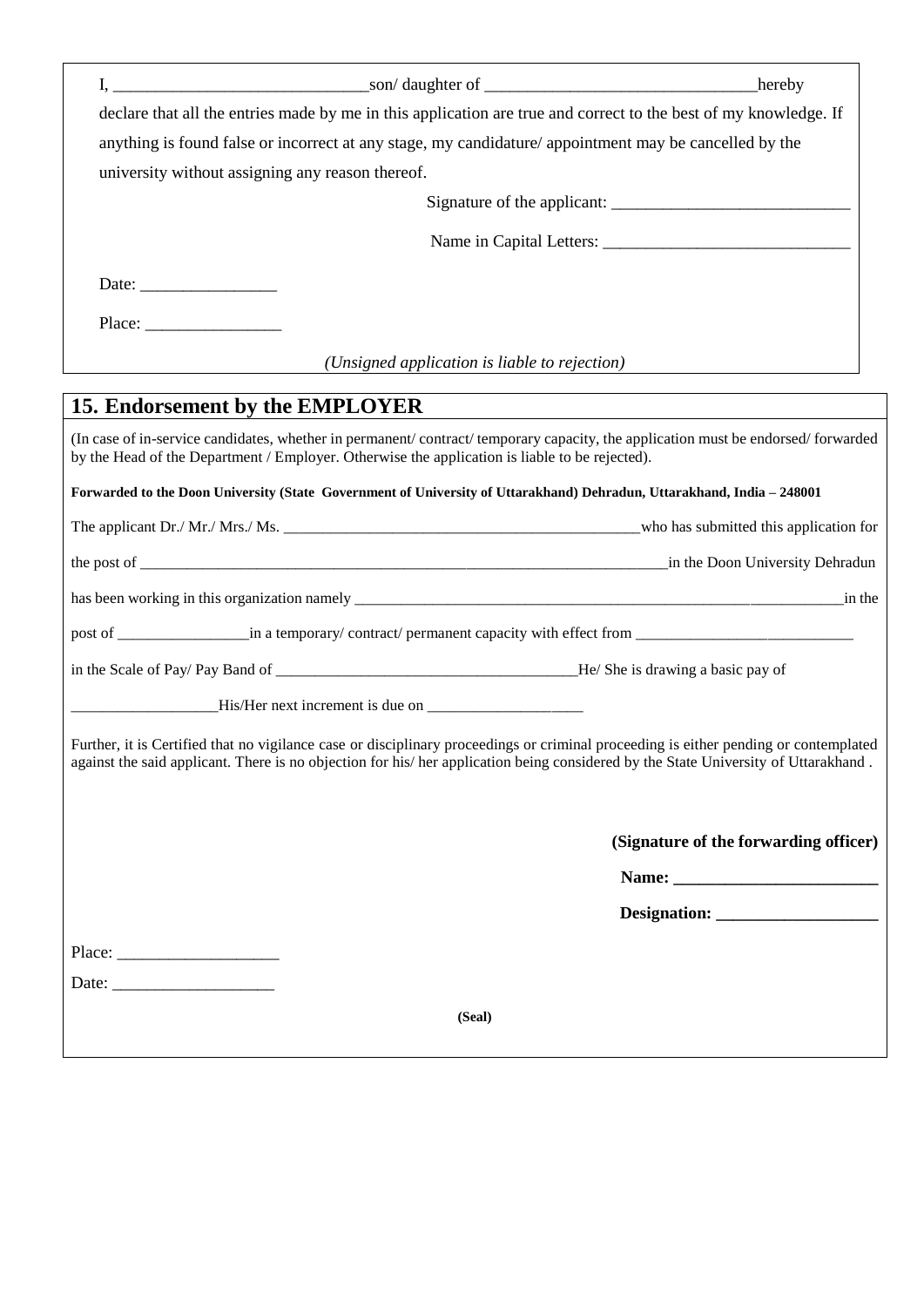|                   | <b>16. Checklist of Documents Enclosed</b>                                  |                                         |
|-------------------|-----------------------------------------------------------------------------|-----------------------------------------|
| Sl. No.           | <b>Documents</b>                                                            | Please tick, whichever<br>is applicable |
| 1.                | Matric/ Secondary/ High School (10 <sup>th</sup> Class) Marks Sheet         |                                         |
| 2.                | Matric/ Secondary/ High School (10 <sup>th</sup> Class) Certificate         |                                         |
| 3.                | Sr. Secondary/ Intermediate (12 <sup>th</sup> Class) Marks Sheet            |                                         |
| 4.                | Sr. Secondary/Intermediate (12 <sup>th</sup> Class) High School Certificate |                                         |
| 5.                | Bachelor's Degree Marks Sheet                                               |                                         |
| 6.                | <b>Bachelor's Degree</b>                                                    |                                         |
| 7.                | Master's Degree Marks Sheet                                                 |                                         |
| 8.                | Master's Degree                                                             |                                         |
| 9.                | M.Phill. Marks Sheet                                                        |                                         |
| 10.               | M.Phill. Degree                                                             |                                         |
| 11.               | Ph.D. Degree                                                                |                                         |
| 12.               | JRF/NET/SLET/SET                                                            |                                         |
| 13.               | Category certificate (OBC category certificate not earlier than six months) |                                         |
| 14.               | Experience Certificate(s) from previous employers                           |                                         |
| 15.               | Endorsement from the present employer                                       |                                         |
| 16.               | DD for the application fees (in original)                                   |                                         |
| 17.               | API Score Sheet (for Professor and Associate Professor only)                |                                         |
| $\overline{18}$ . | Any other                                                                   |                                         |
|                   |                                                                             |                                         |
|                   |                                                                             |                                         |
|                   |                                                                             |                                         |
|                   |                                                                             |                                         |
|                   |                                                                             |                                         |
|                   |                                                                             |                                         |

NOTE: *List of Documents be checked & ticked properly. Any lapse on this account is liable for rejection of your form.*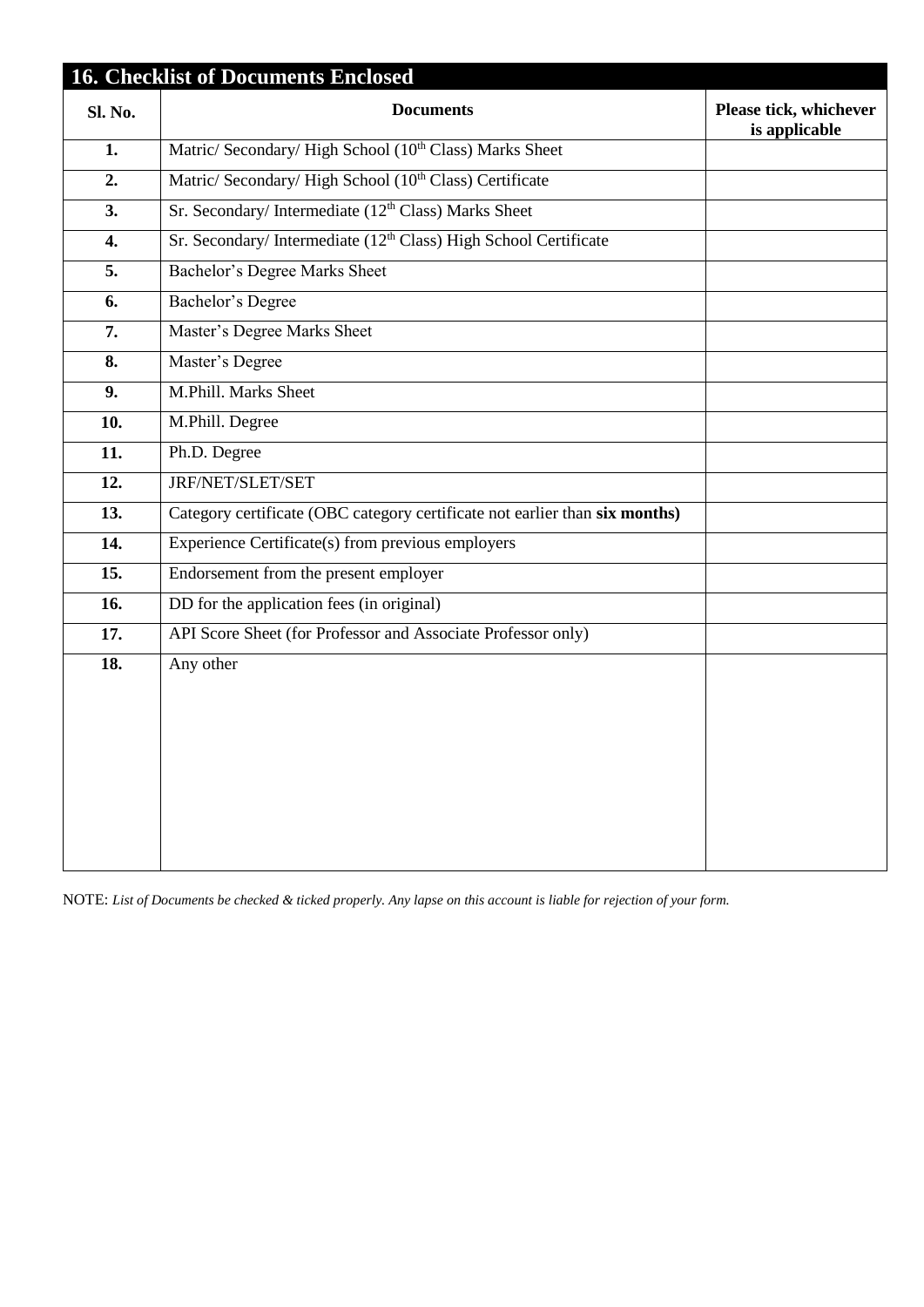

# दून विश्वविद्यालय, देहरादून **Doon University, Dehradun**

Appendix-III Table-1 ACADEMIC PERFORMANCE INDICATOR (API) [According to the UGC  $(4<sup>th</sup>$  Amendment) Regulation, 2016]

FOR THE POST OF …………………………………………

CATEGORY II: Professional Development, Co- Curricular and Extension Activities:

| Sr. No.        | Name of the Activity | Maximum API<br>Score | Self-Appraisal<br>Score | Verified API Score |
|----------------|----------------------|----------------------|-------------------------|--------------------|
| $\,1\,$        |                      | $\overline{15}$      |                         |                    |
| $\overline{2}$ |                      | 15                   |                         |                    |
| $\overline{3}$ |                      | 15                   |                         |                    |
| $\overline{4}$ |                      | 15                   |                         |                    |
| $\overline{5}$ |                      | 15                   |                         |                    |
| $\overline{6}$ |                      | 15                   |                         |                    |
| $\overline{7}$ |                      | 15                   |                         |                    |
| $\overline{8}$ |                      | 15                   |                         |                    |
| $\overline{9}$ |                      | 15                   |                         |                    |
| $10\,$         |                      | 15                   |                         |                    |

Signature of the Candidate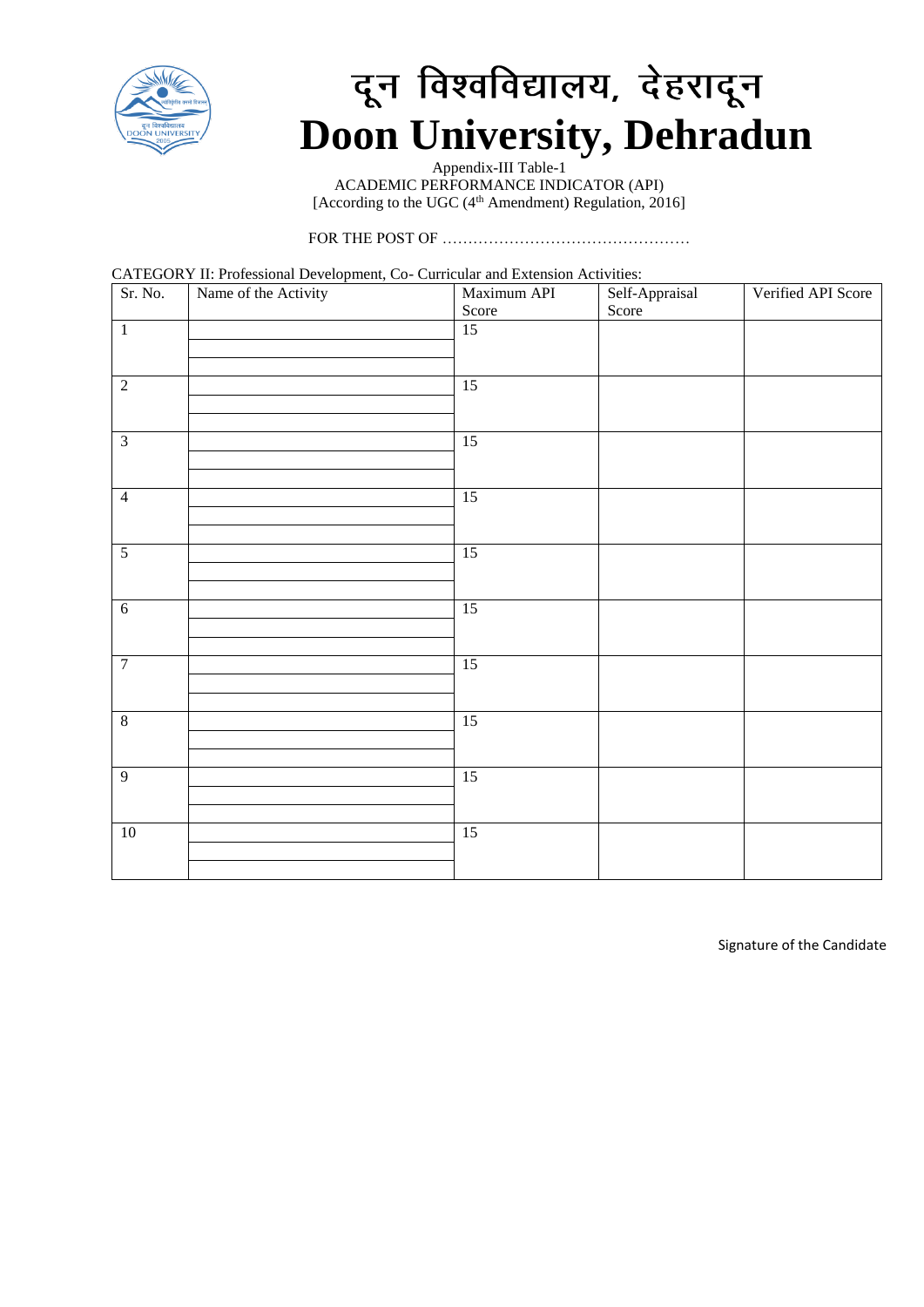

# दून विश्वविद्यालय, देहरादून **Doon University, Dehradun**

Appendix-III Table-1 CATEGORY-III

RESEARCH AND ACADEMIC CONTRIBUTIONS

(Applicable for Direct Recruitment of Associate Professor and professor) [Please see carefully UGC (4<sup>th</sup> Amendment) Regulation, 2016 before filling up this proforma]

FOR THE POST OF …………………………………………………………………………..

#### III.A. (i) Papers published in the Refereed Journals as notified by the UGC.

| S.No. | Titles with | Name of Journals | Whether   | Impact | Claimed | Annexure | Verified |
|-------|-------------|------------------|-----------|--------|---------|----------|----------|
|       | authors,    |                  | Sole      | factor | API     | No. of   | API      |
|       | Vol., Year, |                  | Author or |        |         | Reprint  |          |
|       | Page nos.   |                  | Co-author |        |         | attached |          |
|       | (Reference) |                  |           |        |         |          |          |
|       |             |                  |           |        |         |          |          |
|       |             |                  |           |        |         |          |          |
|       | Total       |                  |           |        |         |          |          |

III.A. (ii) Papers published in the other reputed Refereed Journals as notified by the UGC.

| S.No. | Titles with | Name of Journals | Whether   | Impact | Claimed | Annexure | Verified |
|-------|-------------|------------------|-----------|--------|---------|----------|----------|
|       | authors,    |                  | Sole      | factor | API     | No. of   | API      |
|       | Vol., Year, |                  | Author or |        |         | Reprint  |          |
|       | Page nos.   |                  | Co-author |        |         | attached |          |
|       | (Reference) |                  |           |        |         |          |          |
|       |             |                  |           |        |         |          |          |
|       |             |                  |           |        |         |          |          |
|       | Total       |                  |           |        |         |          |          |

### III.B. Publication other than Journal/Articles (Books, Chapters in Books)

|       | III.B. (i) Text/References, Books published by International Publishers with ISBN/ISSN as approved by the University: NA |            |                |                  |           |         |             |          |  |
|-------|--------------------------------------------------------------------------------------------------------------------------|------------|----------------|------------------|-----------|---------|-------------|----------|--|
| S.No. | Title with                                                                                                               | Name of    | Whether        | <b>ISBN/ISSN</b> | Whether   | Claimed | Annexure    | Verified |  |
|       | authors                                                                                                                  | publishers | Text/Reference |                  | Sole      | API     | No. of      | API      |  |
|       |                                                                                                                          | with       | <b>Book</b>    |                  | Author or |         | cover page  |          |  |
|       |                                                                                                                          | Month      |                |                  | Co-author |         | and         |          |  |
|       |                                                                                                                          | and Year   |                |                  |           |         | contents of |          |  |
|       |                                                                                                                          |            |                |                  |           |         | the book    |          |  |
|       |                                                                                                                          |            |                |                  |           |         | attached    |          |  |
|       |                                                                                                                          |            |                |                  |           |         |             |          |  |
|       |                                                                                                                          |            |                |                  |           |         |             |          |  |
|       | Total                                                                                                                    |            |                |                  |           |         |             |          |  |

III. B. (ii) Subjects Books published by National Publishers with ISBN/ISSN or State/Central Govt. publications as approved by the University:

| $\sim$ $\sim$<br>S.No. | Title with | Name of publishers  | ISBN/ISSN | Whether   | Claimed    | Annexure    | Verified |
|------------------------|------------|---------------------|-----------|-----------|------------|-------------|----------|
|                        | authors    | with Month and Year |           | Sole      | <b>API</b> | No. of      | API      |
|                        |            |                     |           | Author or |            | cover page  |          |
|                        |            |                     |           | Co-author |            | and         |          |
|                        |            |                     |           |           |            | contents of |          |
|                        |            |                     |           |           |            | the book    |          |
|                        |            |                     |           |           |            | attached    |          |
|                        |            |                     |           |           |            |             |          |
|                        |            |                     |           |           |            |             |          |
|                        | Total      |                     |           |           |            |             |          |

III. B. (iii) Subjects Books published by Local Publishers with ISBN/ISSN or State/Central Govt. publications as approved by the University: NA

| S.No. | Title<br>. .<br>with | publishers<br>Name<br>ΟĪ    | <b>ISBN/ISSN</b> | Whether | $\sim$<br>Llaimed | Annexure   | $\cdot$<br>Verified |
|-------|----------------------|-----------------------------|------------------|---------|-------------------|------------|---------------------|
|       | authors              | ear<br>Month<br>and<br>with |                  | Sole    | $\mathbf{D}$<br>ı | NO.<br>-01 | <b>API</b>          |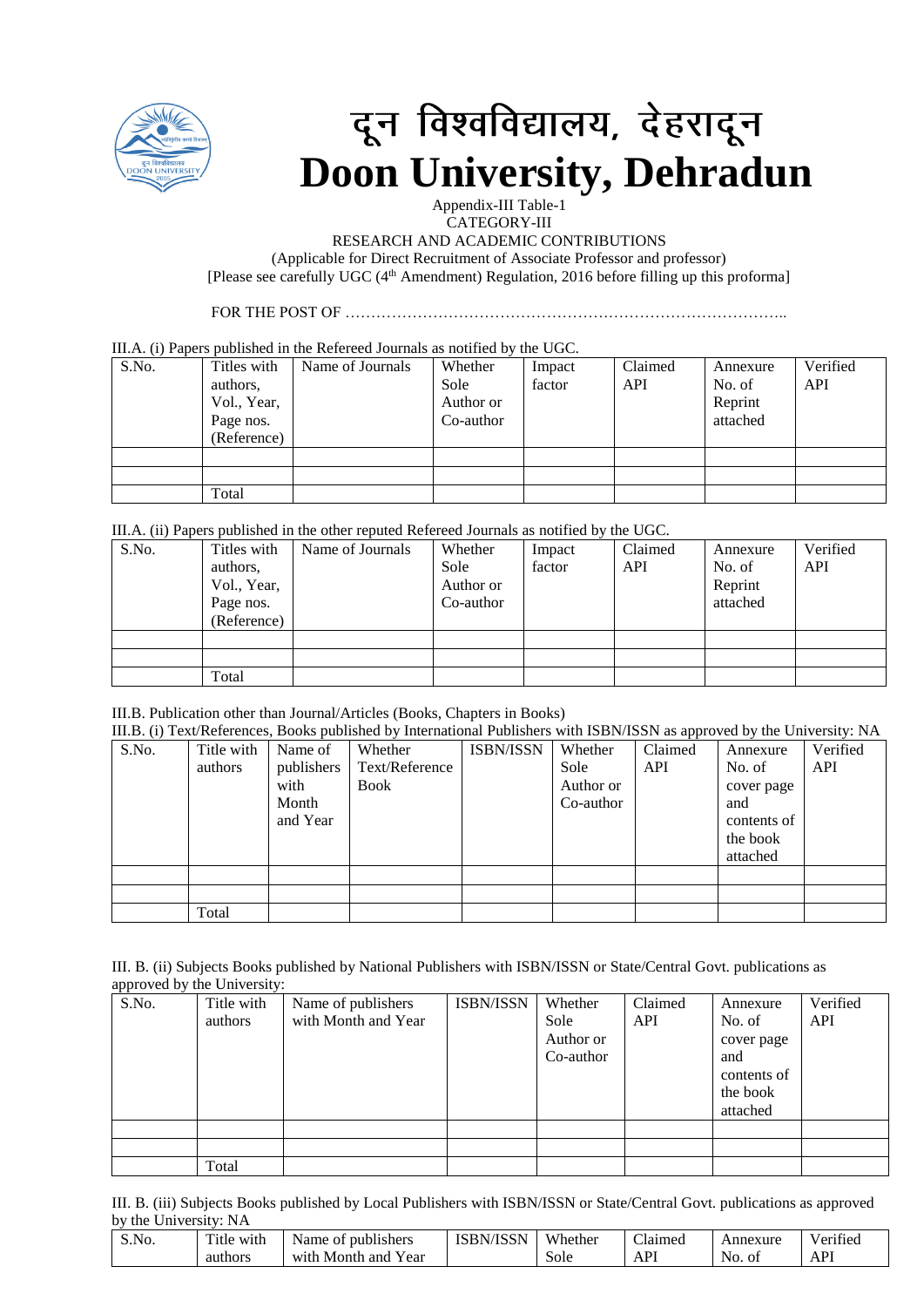|       |  | Author or<br>Co-author | cover page<br>and<br>contents of<br>the book<br>attached |  |
|-------|--|------------------------|----------------------------------------------------------|--|
|       |  |                        |                                                          |  |
|       |  |                        |                                                          |  |
| Total |  |                        |                                                          |  |

| III. B. (iv) Chapters in books, published by National and International level Publishers with ISBN/ISSN or State/Central |
|--------------------------------------------------------------------------------------------------------------------------|
| Govt. publications as approved by the University:                                                                        |

| S.No. | Titles of  | Title of | Name of    | <b>ISBN/ISSN</b> | Whether   | Claimed    | Annexure | Verified |
|-------|------------|----------|------------|------------------|-----------|------------|----------|----------|
|       | the        | Book(s)  | publishers |                  | Sole      | <b>API</b> | No. of   | API      |
|       | chapter(s) |          | with       |                  | Author or |            | cover    |          |
|       |            |          | Month      |                  | Co-author |            | page and |          |
|       |            |          | and Year   |                  |           |            | contents |          |
|       |            |          |            |                  |           |            | of the   |          |
|       |            |          |            |                  |           |            | book     |          |
|       |            |          |            |                  |           |            | attached |          |
|       |            |          |            |                  |           |            |          |          |
|       |            |          |            |                  |           |            |          |          |
|       | Total      |          |            |                  |           |            |          |          |

### III. C. (i) Sponsored Projects-

| S.No. | Title/Subject | Whether   | Date of      | Date of    | Total          | Name of    | Claimed | Verified |
|-------|---------------|-----------|--------------|------------|----------------|------------|---------|----------|
|       | of Research   | Major     | Commencement | Completion | Grants/Funding | the        | API     | API      |
|       | Project       | <b>or</b> |              |            | Sanctioned     | Sponsoring |         |          |
|       |               | Minor     |              |            |                | Funding    |         |          |
|       |               | Project   |              |            |                | Agency     |         |          |
|       |               |           |              |            |                |            |         |          |
|       |               |           |              |            |                |            |         |          |
|       | Total         |           |              |            |                |            |         |          |

III. C. (ii) Consultancy Projects-

| Title/Subject of | Amount                  | Date of | Date of    | Name of                | Claimed | Verified |
|------------------|-------------------------|---------|------------|------------------------|---------|----------|
|                  |                         |         | Completion | Organization           | API     | API      |
|                  |                         |         |            |                        |         |          |
|                  |                         |         |            |                        |         |          |
|                  |                         |         |            |                        |         |          |
|                  |                         |         |            |                        |         |          |
| Total            |                         |         |            |                        |         |          |
|                  | <b>Research Project</b> |         |            | Mobilized Commencement |         |          |

### III. C. (iii) Projects Outcome/Outputs-

| S.No | Title/        | Wheth         | Date | Dat         | Total | Nam   | Whether     | Whether Major Policy      | Claimed | Verified |
|------|---------------|---------------|------|-------------|-------|-------|-------------|---------------------------|---------|----------|
|      | Subj          | er            | of   | e of        | Grant | e of  | Patent/Tec  | documents prepared for    | API     | API      |
|      | ect of        | Major         | Com  | Co          | s/Fun | Spo   | hnology/Tr  | International bodies like |         |          |
|      | Rese          | <sub>or</sub> | men  | mpl         | ding  | nsori | ansfer/Prod | WHO/UNO/UNESCO/U          |         |          |
|      | arch          | Minor         | cem  | etio        | Sanct | ng    | uct/Process | NICEF/etc.                |         |          |
|      | Proje         | Project       | ent  | $\mathbf n$ | ioned | Fun   | at National | Central/State/Govt./Local |         |          |
|      | <sub>ct</sub> |               |      |             |       | ding  | Level, as   | Bodies, as the case may   |         |          |
|      |               |               |      |             |       | Age   | the case    | be                        |         |          |
|      |               |               |      |             |       | ncy   | may be      |                           |         |          |
|      |               |               |      |             |       |       |             |                           |         |          |
|      |               |               |      |             |       |       |             |                           |         |          |
|      |               |               |      |             |       |       |             |                           |         |          |
|      |               |               |      |             |       |       |             |                           |         |          |
|      |               |               |      |             |       |       |             |                           |         |          |
|      | Total         |               |      |             |       |       |             |                           |         |          |
|      |               |               |      |             |       |       |             |                           |         |          |

### III.D. Research Guidance:

| No. of M.Phil. awarded | No. of Ph.D. Degree awarded   No. of the Ph.D. |                  | Claimed API | Verified API |
|------------------------|------------------------------------------------|------------------|-------------|--------------|
|                        |                                                | Theses submitted |             |              |
|                        |                                                |                  |             |              |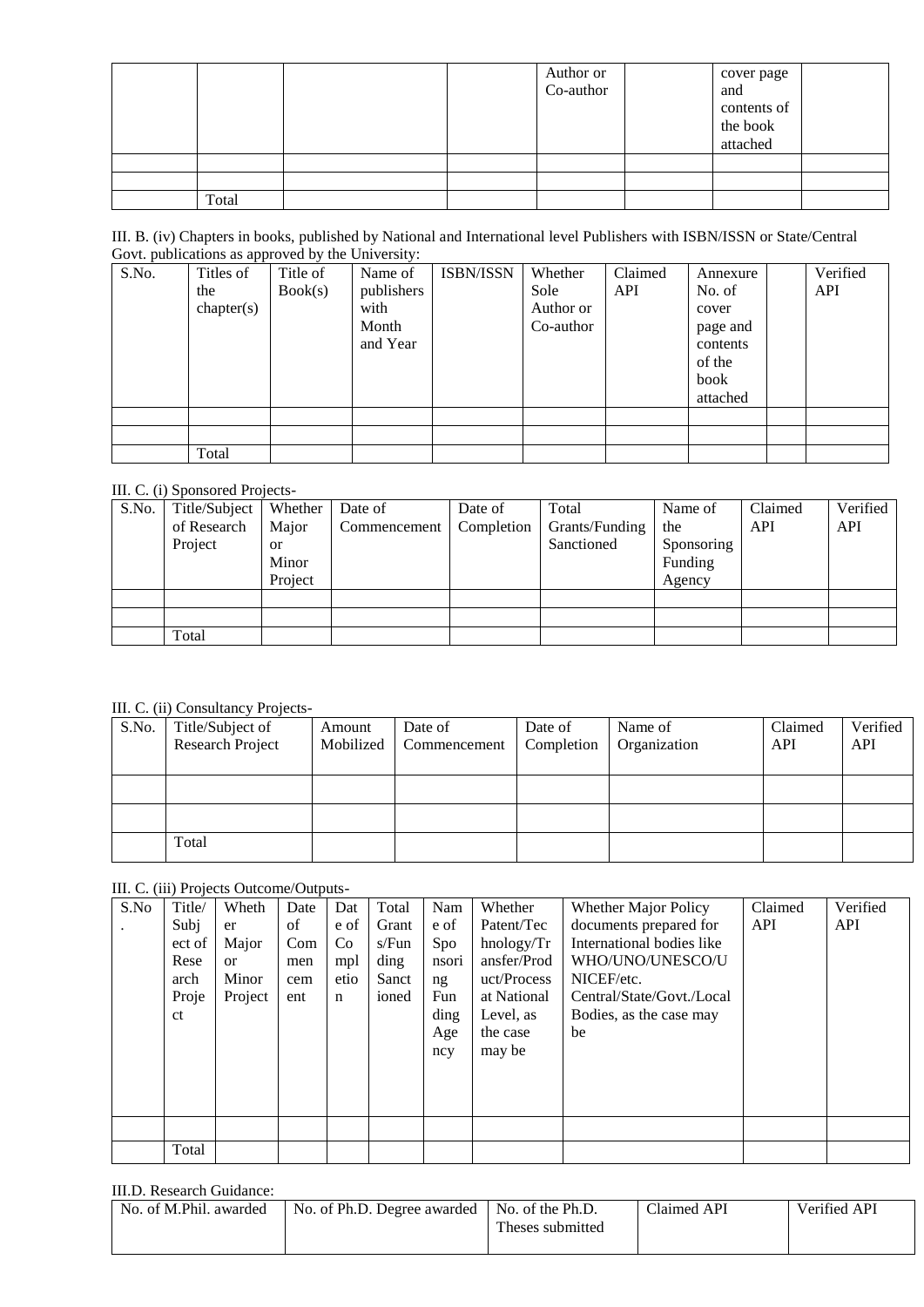### III.E. Fellowship, Awards and Invited Lectures delivered in Conferences/Seminar:

|       | III.E. (i) Fellowship/Award     |                                  |                                                                   |         |          |  |  |  |  |  |
|-------|---------------------------------|----------------------------------|-------------------------------------------------------------------|---------|----------|--|--|--|--|--|
| S.No. | Name of<br>Name of the Academic |                                  | Whether                                                           | Claimed | Verified |  |  |  |  |  |
|       | Awards/Fellowship               | Bodies given<br>award/fellowship | International/National/State/University<br>Level Award/Fellowship | API     | API      |  |  |  |  |  |
|       |                                 |                                  |                                                                   |         |          |  |  |  |  |  |
|       |                                 |                                  |                                                                   |         |          |  |  |  |  |  |
|       |                                 |                                  |                                                                   |         |          |  |  |  |  |  |
|       | Total                           |                                  |                                                                   |         |          |  |  |  |  |  |
|       |                                 |                                  |                                                                   |         |          |  |  |  |  |  |

### III.E. (ii) Invited Lectures/Paper:

|                                                                                                    | No. of Lectures | No. of Papers<br>Presented | <b>API</b> Claimed | <b>API</b> Verified |  |  |  |
|----------------------------------------------------------------------------------------------------|-----------------|----------------------------|--------------------|---------------------|--|--|--|
| International                                                                                      |                 |                            |                    |                     |  |  |  |
| National                                                                                           |                 |                            |                    |                     |  |  |  |
| State/University Level                                                                             |                 |                            |                    |                     |  |  |  |
|                                                                                                    |                 |                            |                    |                     |  |  |  |
|                                                                                                    |                 |                            |                    |                     |  |  |  |
|                                                                                                    | Total           |                            |                    |                     |  |  |  |
| The score under this sub-category shall be restricted to 20% of the minimum fixed for category III |                 |                            |                    |                     |  |  |  |

### III.F.E Development of E-Learning Delivery Process/Material

| S.No. | Name of Subject | Name of Module | Name of Web-<br>Site on which<br>uploaded | <b>API</b> Claimed | API Verified |
|-------|-----------------|----------------|-------------------------------------------|--------------------|--------------|
|       |                 |                |                                           |                    |              |
|       |                 |                |                                           |                    |              |
|       |                 |                |                                           |                    |              |
|       | Total           |                |                                           |                    |              |